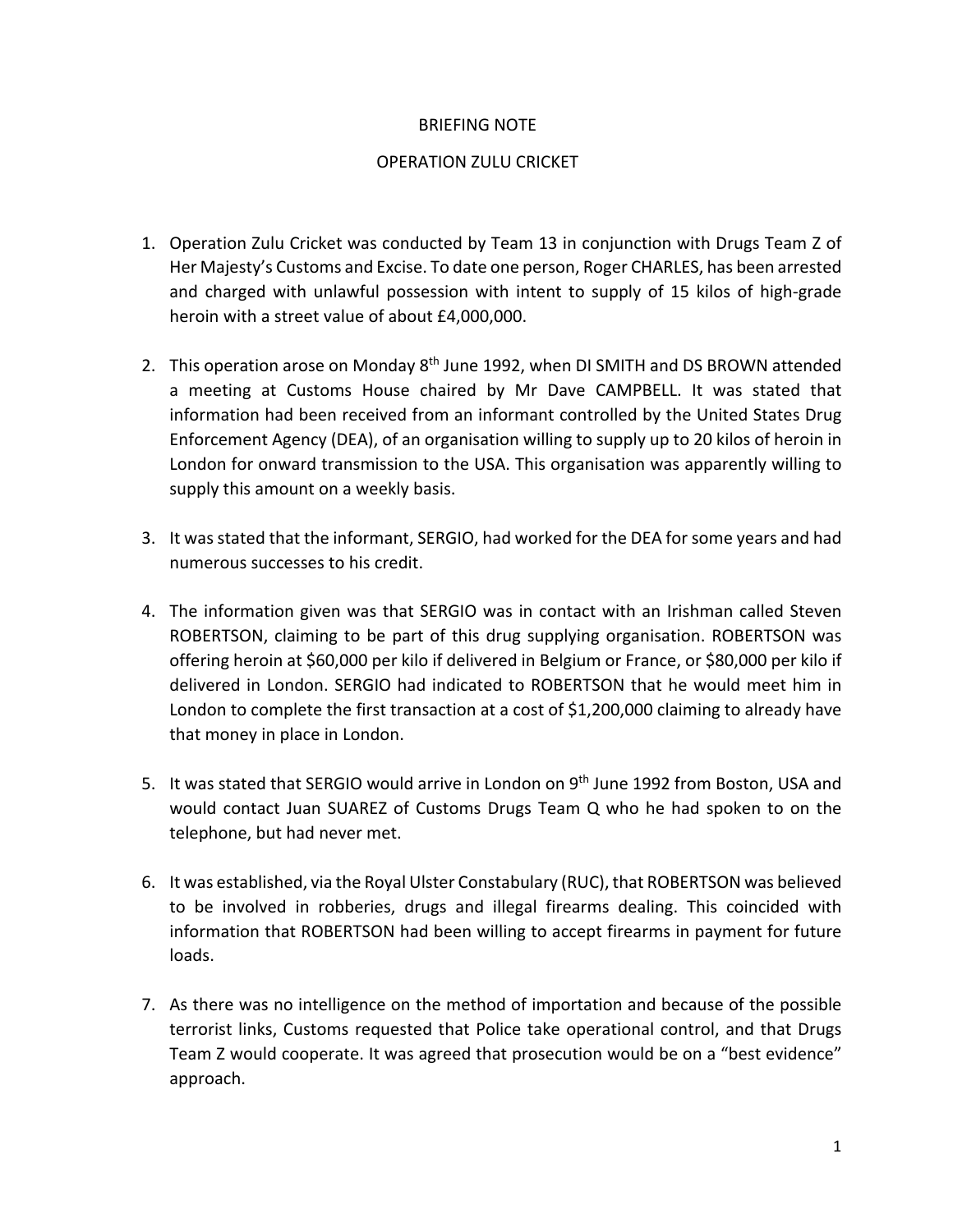- 8. Accommodation was arranged for SERGIO at the Churchill Hotel, Portman Square, W1 and audio monitoring equipment installed there by the covert team of SO11(2).
- 9. On arrival in England, SERGIO contacted SUAREZ by telephone and then travelled to the hotel where he was met by SUAREZ, DI SMITH, and DS BROWN. A discussion took place as to the best method of progressing the operation and the type of undercover officer most suitable for introduction. It was finally agreed that a Spanish speaking officer would be suitable, and SUAREZ offered his services. SERGIO indicated that he would be willing to work with SUAREZ.
- 10. A further meeting was then held at Her Majesty's Customs, and Deputy Assistant Commissioner of Specialist Operations (DAC'SO') authority was sought for SUAREZ's participation even though he had not been formally trained. DC BLEKSLEY (PETER) was nominated to act as the next undercover officer.
- 11. On the evening of 9<sup>th</sup> June 1992, SERGIO met with ROBERTSON at the hotel. ROBERTSON was with a man he introduced as Rog, now identified as Roger CHARLES. Surveillance established the presence of two "minders" in the hotel bar. During the meeting SERGIO arranged the introduction of his "money man", SUAREZ, for the following day. After the meeting, the two men were followed to a service flat in Knightsbridge.
- 12. On Wednesday, 10<sup>th</sup> June 1992, SERGIO introduced SUAREZ to ROBERTSON at the hotel. SUAREZ then successfully introduced PETER (BLEKSLEY) before flashing £750,000 in Selfridges Safety Deposit Room. Surveillance had established that CHARLES travelled with ROBERTSON to the vicinity of the hotel but did not go into the meeting.
- 13. During subsequent contacts it was agreed that the exchange of drugs should take place between CHARLES and PETER (BLEKSLEY) at the Hilton Hotel, Gatwick, while SUAREZ and ROBERTSON took care of the money at Selfridges. SERGIO, due to an expiring passport, would have returned to the USA by then.
- 14. Vodaphone numbers were exchanged between SUAREZ, CHARLES, and ROBERTSON and accordingly a report seeking monitoring submitted and approved.
- 15. As is common the targets experienced difficulties marrying up the drugs with transport. It became apparent from the telephone intercepts that whenever a problem arose CHARLES and ROBERTSON immediately contacted a man now identified as Timothy MEAD. Both men had mentioned to SERGIO that 'Tim' was the main man.
- 16. On 15<sup>th</sup> June 1992 MEAD attended a meeting with SERGIO and SUAREZ at the Churchill Hotel and the trade was initially set for 16<sup>th</sup> June 1992. Further delays unfortunately beset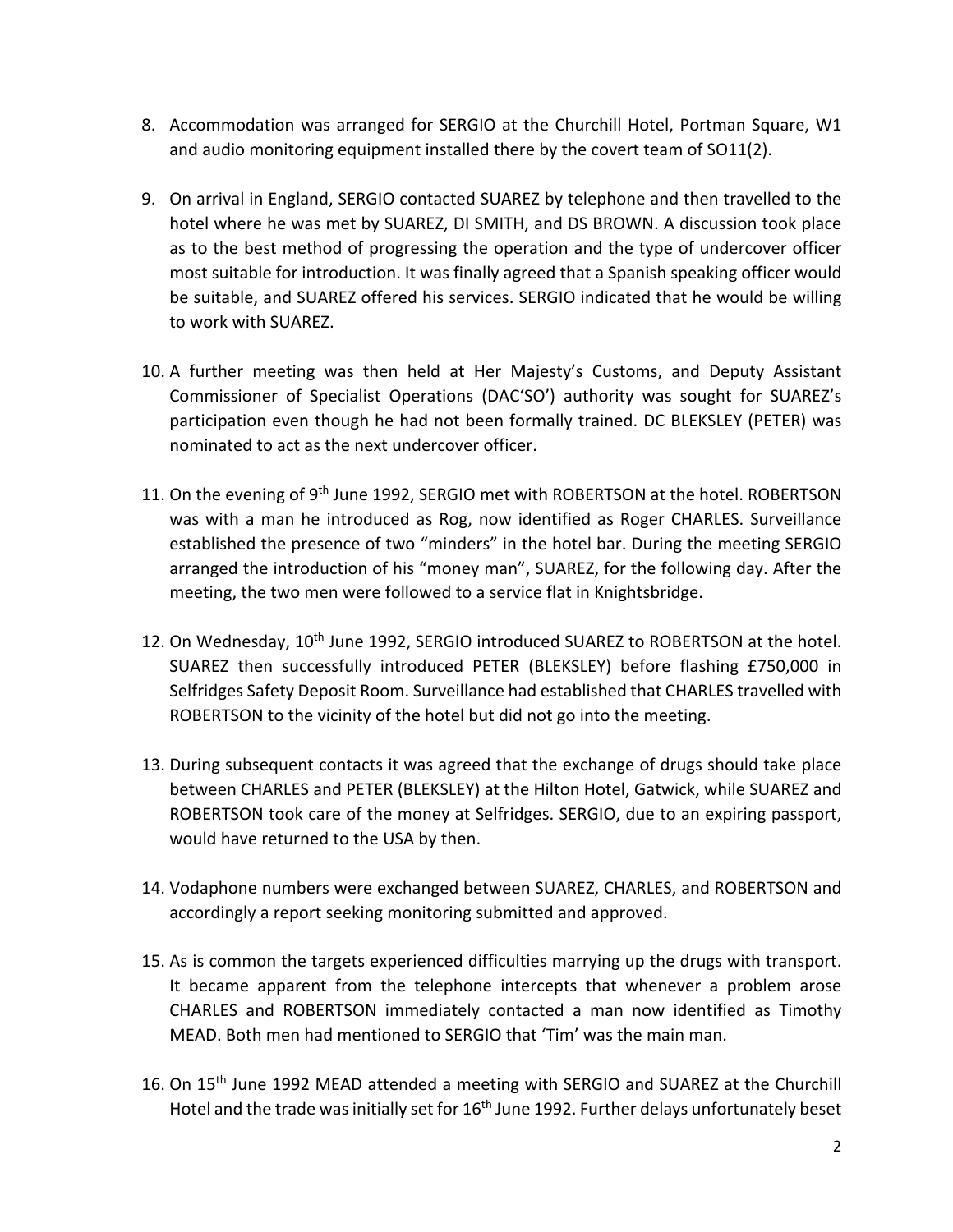the targets and were confirmed by the telephone intercepts. Surveillance identified MEAD at Heathrow with ROBERTSON and JOHNSTON.

- 17. After a series of false starts the trade was set for Saturday  $27<sup>th</sup>$  June 1992, with all arrangements as previously agreed. Intercept intelligence led to a suspicion that either JOHNSTON or ROBERTSON would have armed "minders" with them at the trade. Accordingly, the assistance of Metropolitan and Sussex Police Tactical Firearms Units was sought, and an operation mounted. Once again, the targets had transport problems and asked for a one-day delay. SUAREZ was then instructed to set the deal for Monday 29<sup>th</sup> June 1992.
- 18. On that date CHARLES arrived alone at the Gatwick Hilton carrying an obviously very heavy holdall. He booked a room and was allocated a room already fitted with audio and video monitoring equipment. He then met with PETER (BLEKSLEY) and the testing and weighing took place in the monitored room. On leaving the room CHARLES was arrested.
- 19. SUAREZ had meanwhile met with ROBERTSON in the vicinity of Selfridges. This meeting was under Customs surveillance. Eventually SUAREZ and ROBERTSON split up having not heard from either PETER or CHARLES.
- 20. Since CHARLES's arrest, enquiries have continued into the backgrounds of all three targets. It has now been established that ROBERTSON is a former RUC officer having served from 1959 to 1966. Although it is common knowledge amongst RUC of his involvement in criminal matters no intelligence docket can be located.
- 21. CHARLES is a well-known smuggler in Northern Ireland ostensibly operating as a secondhand car dealer. Despite being a protestant, he has been seen with MEAD meeting with middle ranking IRA members. RUC officers believe that this shipment of heroin was funded in part by the IRA.
- 22. MEAD had been previously been arrested in December 1991 by West Midlands Police. He was in possession of £250,000 in cash and had been seen to meet two men found with £500,000 worth of LSD, cocaine, and cannabis in their possession. He was not charged. Since CHARLES's arrest Mr David TURNER of the Security Services (MI6) has visited our offices. He stated that since December 1991 MEAD had been offering information to his organisation. The facts of this case were explained fully to Mr TURNER who stated that his organisation would not wish to impede our investigations. He stated that MEAD had requested a meeting with him outside the UK and that if MEAD passed him any drugs information, he would relay it. He further stated that it was unlikely that he would continue to meet with or contact MEAD. Mr TURNER has recently informed Police that he has had no recent contact with MEAD.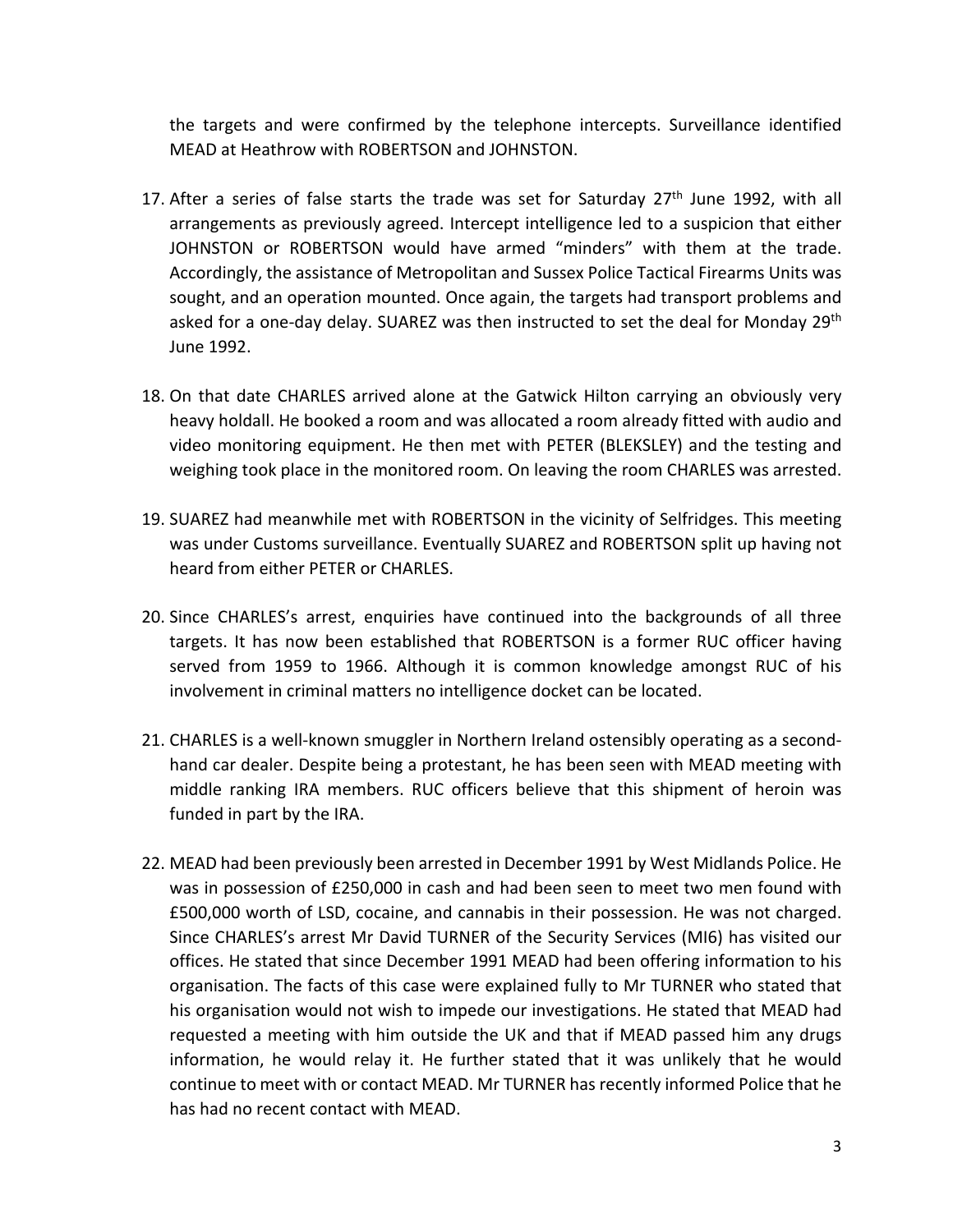- 23. On  $1<sup>st</sup>$  July 1992, Mr Clive THALLON, Drugs Liaison Officer (DLO), New York, contacted Detective Sergeant BROWN requesting full details of the operation for the information of the DEA. A discussion followed as to whether the DEA would allow a debrief with SERGIO if it became necessary. THALLON stated this would cause no problems as the DEA already allowed him unlimited access.
- 24. On 15<sup>th</sup> July 1992, SERGIO was contacted by ROBERTSON. MEAD then took over the conversation and made it clear that they knew PETER (BLEKSLEY) was a policeman and that his people did not intend to let the matter rest. They were unsure about SUAREZ and in a further call MEAD spoke of putting a team on PETER BLEKSLEY to "do the hit". This information was relayed to Customs by fax from the DEA on 18<sup>th</sup> July 1992 and Detective Inspector SMITH informed by telephone. A copy of the fax was relayed on 20<sup>th</sup> July 1992.
- 25. As a result of the threats made it was decided to seek to interview SERGIO to obtain the full story. A report seeking permission to travel to the USA to debrief SERGIO, obtain details of the threat and to pay an interim reward was submitted on 20<sup>th</sup> July to DAC'SO'. Attempts to contact THALLON, the DLO, proved fruitless as he was on holiday in the UK. Fortunately, the DEA had included on the fax details of the informant handlers, Agents EVANS and RONALDO and their contact numbers.
- 26. Permission for the enquiry was given by DAC'SO' and it was decided to travel to the USA as soon as possible after THALLON's return to New York. This was in order that he could facilitate and be present during the interview. In order to ensure SERGIO's availability, Agent EVANS of the DEA was contacted by Detective Chief Inspector BONNER. EVANS stated he was willing to make SERGIO available but wanted to be present at any interview. This was naturally agreed.
- 27. On 3<sup>rd</sup> or 4<sup>th</sup> August 1992, SUAREZ of HM Customs contacted Detective Sergeant BROWN enquiring when SERGIO was to receive a reward payment. He was told of the arrangements being made and immediately became highly agitated, stating that he would not permit such contact. He went on to claim SERGIO was solely his informant and only available with his permission. It was pointed out to him that SERGIO had been presented throughout as a DEA source and that he had spoken to the DEA handlers. At this point SUAREZ became abusive and the conversation was terminated.
- 28. On 6<sup>th</sup> August 1992 Detective Sergeant BROWN attended a meeting at Customs ostensibly to discuss with THALLON (DLO), Mr ANDERSON his supervisor, and Detective Sergeant DOUGLAS of the National Criminal Intelligence Service (NCIS), the enquiry in the USA. ANDERSON did not attend this meeting, but Brian GLOVER (SUAREZ's supervisor) did attend. GLOVER's manner from the outset was highly offensive to Detective Sergeant BROWN, and he openly accused police of "going behind their back to the DEA". Having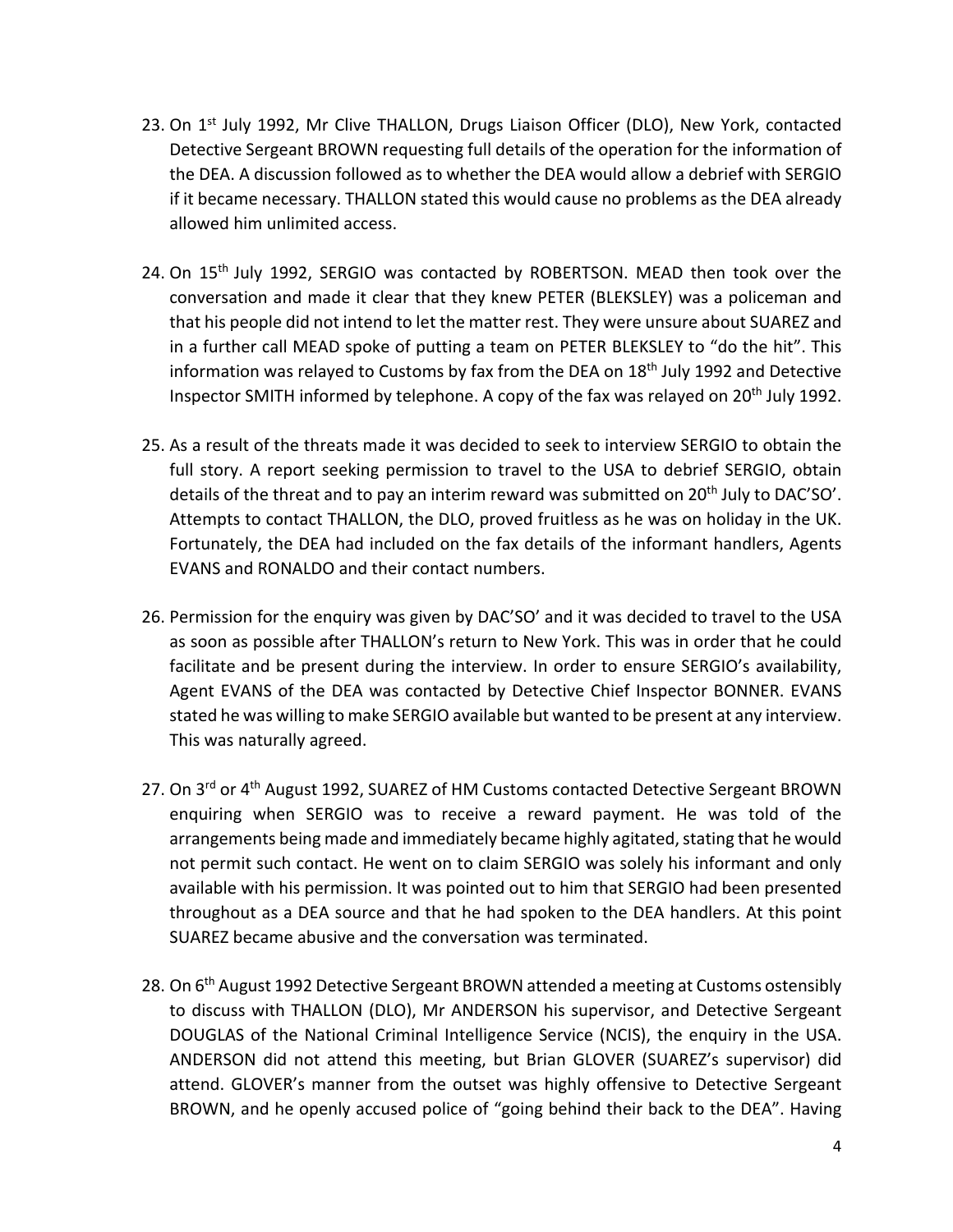listened to the reason for police action he grudgingly agreed that access to SERGIO was important. He claimed that SERGIO was working for Customs in addition to the DEA.

- 29. It is relevant at this point to mention that SERGIO tapes all conversations with targets and during the meeting with GLOVER, Detective Sergeant BROWN stated that the DEA claimed SERGIO had a recording of the threat against PETER (BLEKSLEY). At the end of the meeting, THALLON agreed to make the necessary arrangements for the officers in New York the following week. THALLON also apologised for the behaviour of GLOVER. He reiterated this apology to Detective Chief Inspector BONNER and Detective Sergeant BROWN when in New York.
- 30. On Monday 10<sup>th</sup> August 1992, GLOVER contacted Detective Sergeant BROWN querying whether he was travelling to New York on  $11<sup>th</sup>$  August. He was informed that the arrangements were in place and he then disclosed that Customs had been in possession of the tapes of the threat conversation for at least 2 weeks. GLOVER then arranged for delivery of the tapes.
- 31. On Wednesday, 12<sup>th</sup> August 1992, Detective Chief Inspector BONNER, and Detective Sergeant BROWN met with THALLON in New York and he stated that he had been in contact with EVANS of the DEA. It was stated that SERGIO would be available in New York without EVANS being present. It was implied that this was with the agreement of EVANS.
- 32. The meeting with SERGIO went well and was fruitful. Further detail of the threats made, and of ROBERTSON were obtained. SERGIO stated that he would give evidence in the case if necessary.
- 33. On Friday, 14<sup>th</sup> August 1992, Detective Chief Inspector BONNER, and Detective Sergeant BROWN met with SERGIO's handlers, Agents EVANS and RONALDO, in Providence, Rhode Island. This meeting took place in the presence of their supervisor, Mr KRESKI. It is an understatement to say that the reception was frosty, the officers were initially quite hostile. As the meeting progressed the reasons for the hostility became apparent and well-founded. The DEA were unhappy 1) that they had commenced the operation and handed it to the DLO when it became apparent that ROBERTSON would not deliver the heroin direct to the USA, and had not then been kept informed of progress; 2) that having asked to be present when SERGIO was interviewed by police that the interview went ahead without them; and 3) that EVANS had received a call from SUAREZ telling him that SERGIO was SUAREZ's informant and had signed a contract in London to that effect.
- 34. It quickly became apparent to the DEA that the machinations of Customs have been carried out without Police knowledge or agreement and that we accepted fully that SERGIO was their resource. The meeting then progressed satisfactorily.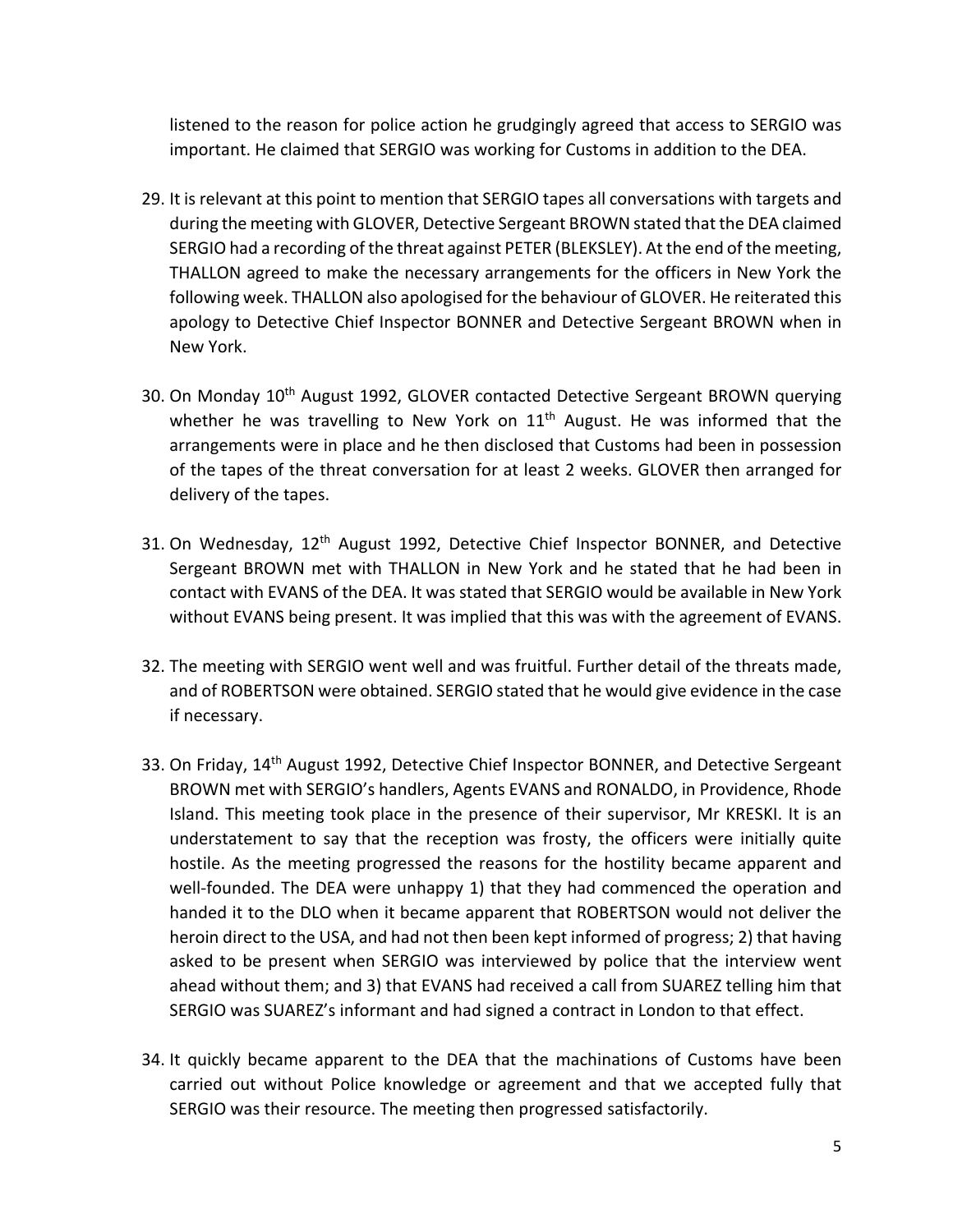35. The meetings established a number of options;

1) That the case against CHARLES go to trial as it stands, i.e., with only PETER BLEKSLEY's undercover role being disclosed. That, of course, may result in arguments for further disclosure at court with the risk of acquittal if refused.

2) That the roles of SERGIO and SUAREZ are both disclosed to the court. This would of course strengthen the evidence against CHARLES with the added advantage of allowing the arrest of both MEAD and ROBERTSON.

3) That all evidence is made available to the DEA who will seek extradition of all three targets to stand trial in the USA for conspiracy to supply heroin in the USA.

4) That SERGIO is permitted to contact ROBERTSON with a view to organising a further deal to be completed in the USA.

5) That SERGIO is authorised to release some agreed detail of PETER BLEKSLEY with a view to obtaining sufficient evidence to charge MEAD and ROBERTSON with conspiracy to murder.

Option 2 was the preferred option, and this was agreed by Assistant Chief Investigating Officer CAMPBELL, Senior Investigating Officers HURT and GLOVER at a meeting at Customs House. As a result of that agreement the evidence potentially available was researched and a presentation made to the Crown Prosecution Service (CPS), on  $1<sup>st</sup>$ October 1992. They fully agreed that there would be sufficient evidence to charge and convict MEAD and ROBERTSON for conspiracy to supply with CHARLES. They further stated that if they were arrested abroad, they would recommend extradition proceedings. Senior Investigating Officer HURT of Drugs Team Z was informed of the CPS decision on 2<sup>nd</sup> October 1992 and was asked to obtain SUAREZ's statement. Despite numerous requests Police did not obtain possession of the statement until 20<sup>th</sup> November 1992 and then only an unsigned, uncorrected draft version.

It has since been learned that CHARLES is considering mounting a defence of duress. He may claim to an RUC informant and that this fact was discovered by ROBERTSON and MEAD who then threatened him with exposure unless he complied with their instructions. He may state that ROBERTSON is an ex-RUC officer with very good sources within the RUC and the judiciary, and that MEAD has excellent sources within the Irish Police. If he does choose to run this defence it would be necessary to disclose SUAREZ's role, and that of SERGIO, in order to prove he was a willing participant.

CHARLES's claims of ROBERTSON and MEAD having Police contacts receive some corroboration from an Irish female who has regularly contacted this office since CHARLES's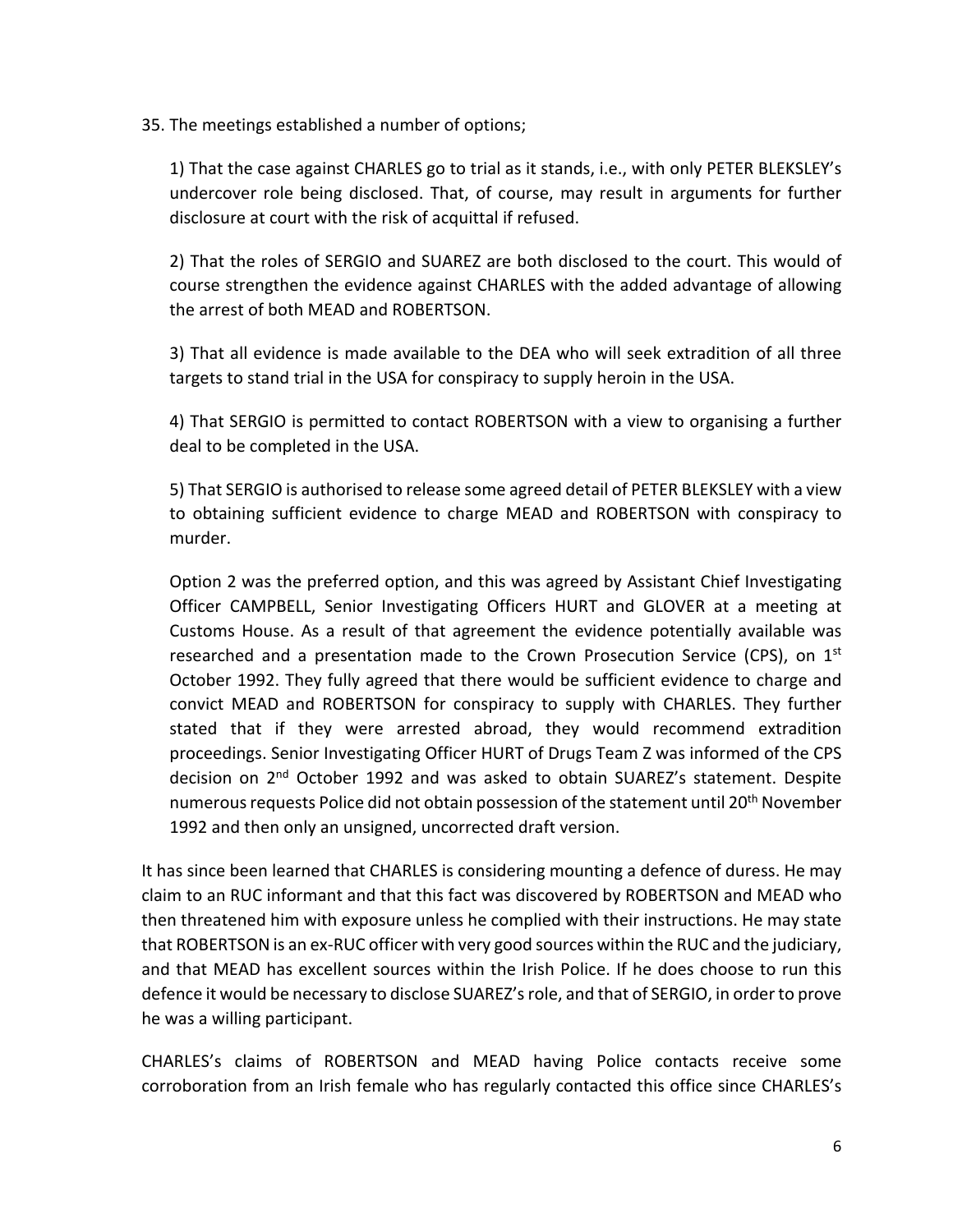arrest. The identity of this female is unknown, but it is believed that she may be a Police or Customs employee. She appears to have excellent knowledge of the internal workings of the Irish Police and of current Irish Customs and Excise targets and operations. This woman has refused all personal details and to meet with any police officers. Her reasons for this are that she fears for her own personal safety if she was ever identified.

- 36. This woman has claimed that MEAD is part of a money laundering operation on behalf of the IRA and that monies are cleansed through an Irish company called CAVALIER LTD. This company allegedly owns hotels and clubs in both Eire and UK. One of the directors of CAVALIER is called Trevor POWER who is allegedly known to MEAD. His brother and codirector is Chief Superintendent Tony POWER of the Irish Police. The source states that Chief Superintendent POWER has actively inhibited any enquiries about MEAD and associates, allegedly by misuse of his authority whilst Head of Personnel by transferring "troublesome" officers. This source has stated that the company solicitor is Kevin MULVANNEY, whose IRA connections are apparently well-known in Eire. Also employed is Patrick MASON a former Irish Customs officer, allegedly still very well connected within that organisation.
- 37. Corroboration of this woman's claims about MEAD can be given by Detective Sergeant JONES of the West Midlands Constabulary. He arrested MEAD as he collected £250,000 in cash from a drugs trafficker called Delroy BAKER. There was insufficient evidence to charge MEAD with any offence, but BAKER was convicted of a number of drugs offences and did not query the confiscation of the £250,000. BAKER is believed to have been working on behalf of the IRA. MEAD claimed that he thought that he was assisting in a commercial fraud/tax evasion operating in Eire and that he was being paid £1,000 to collect money and take it to Spain. He told Detective Sergeant JONES that he had moved about £7,000,000 in the previous few months.
- 38. The meeting with the DEA in the USA established without doubt that HM Customs have sought to "steal" the DEA's informant, SERGIO, through SUAREZ, and have been caught out. The extent of the damage they may have caused to the DLO system can only be guessed at. It seems that THALLON, the DLO in New York, was caught in the middle trying to do a good job for all concerned but with inherent loyalty to his parent organisation. Customs machinations have caused difficulties for Police in progressing this operation resulting in a lack of trust by the DEA. This lack of trust is perhaps reasonable as it was agreed at the Boston meeting that the DEA would be kept fully updated on progress and were, by Police. They were, however, informed on at least two occasion by SERGIO that he had to fly to London on police instructions in connection with the case. On each occasion the DEA contacted Detective Sergeant BROWN for verification, only to be told that these trips were nothing to do with this operation and beyond the knowledge of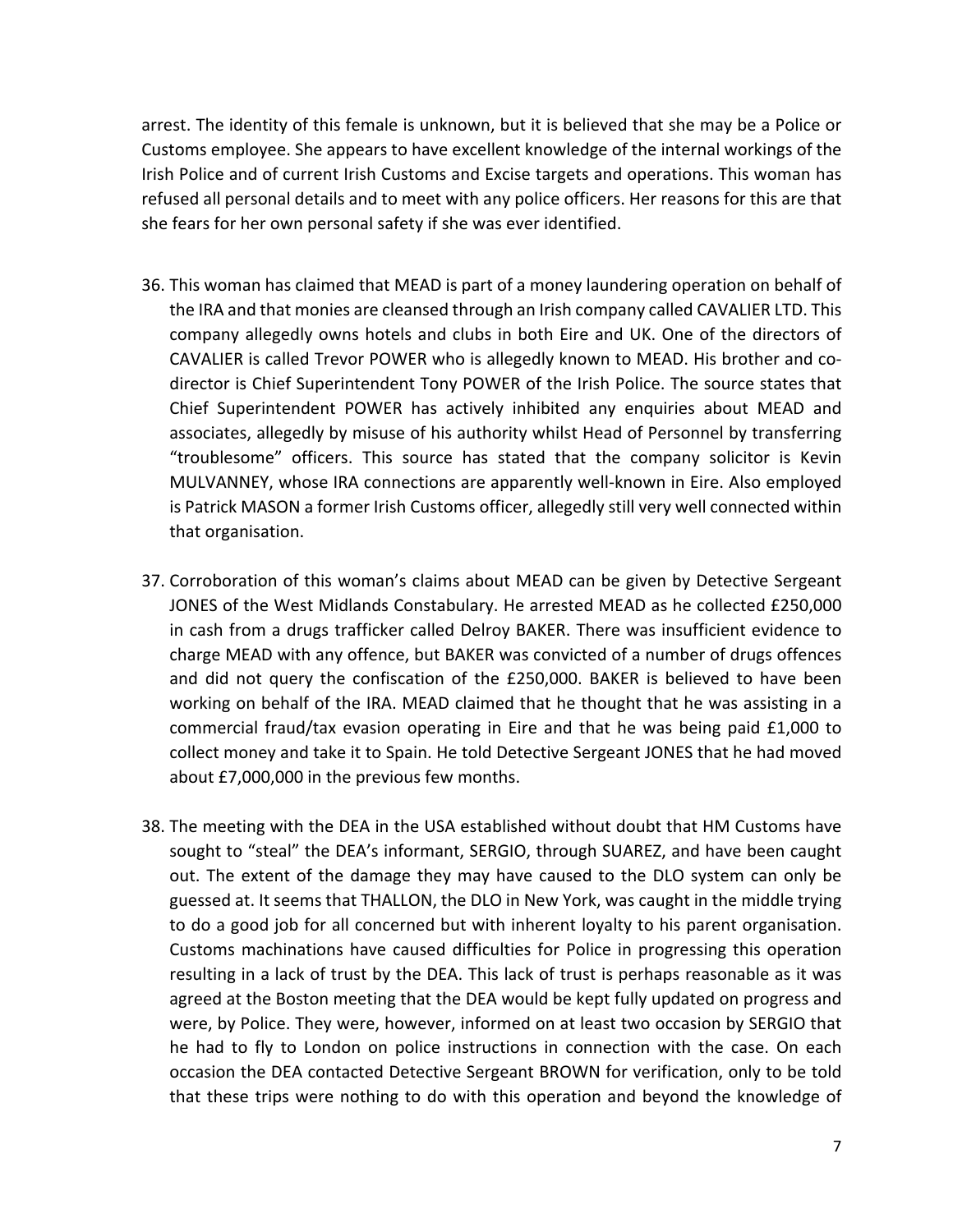Police. It was not perhaps surprising that the DEA later decided to put their own aims first with regard to operations against ROBERTSON and MEAD. SERGIO later informed Detective Sergeant BROWN that he had been setting up an operation for Customs and that these trips had been planned in connection with that operation but had never taken place.

- 39. Having partially alienated the DEA, HM Customs then informed SERGIO that they had negotiated the release from New Scotland Yard of the rest of his reward money and that the case officers were holding it back in order to pressurise him. There is no doubt that SUAREZ was the officer responsible for this as THALLON the DLO was present in New York when DCI BONNER explained to SERGIO that the remainder of his reward monies would only become available after the trial.
- 40. Having received CPS approval of the proposed course of action to arrest MEAD and ROBERTSON it was decided to obtain SERGIO's statement and then to use SERGIO to lure MEAD and ROBERTSON to a meeting where they could be arrested. In order to maintain contact SERGIO had made and received a large number of telephone calls concerning the threat to PETER BLEKSLEY and about the possibility of a future deal once BLEKSLEY had been "terminated". MEAD made it quite clear in these calls that PETER BLEKSLEY must be killed and that he could put a team onto him if SERGIO could supply a location. There is little doubt that MEAD was highly suspicious of SERGIO and was equally keen to lure him to a meeting where he could take whatever action he thought fit, and he used the future deal as bait.
- 41. Unfortunately, the DEA decided that there was a possibility of a future deal and decided to try to engineer that deal by arranging a meeting in Paris between SERGIO and MEAD. This was arranged without our knowledge and before SERGIO's statement had been taken. The DEA were prevailed upon and arranged for SERGIO to fly to London en-route to France. Whilst in London his statement was obtained, and he attempted to reschedule his meeting with MEAD. He made telephonic contact with MEAD in Paris and arranged a meeting in Marseilles which MEAD later cancelled. Upon SERGIO's return to the USA, MEAD again made contact and arranged a meeting in Jamaica. This too was later cancelled. MEAD and ROBERTSON remain wanted.
- 42. We are currently trying to arrange a meeting with the RUC and Irish Police to ask their assistance in the arrests, although it must be said that the CPS advise that extradition from Eire would probably prove too difficult.
- 43. The latest development in this operation is that SERGIO has received pager messages using MEAD's code "17". These resulted in him calling a Boston, USA telephone subsequently found to be in an Irish bar. When he telephoned, SERGIO was told "SERGIO